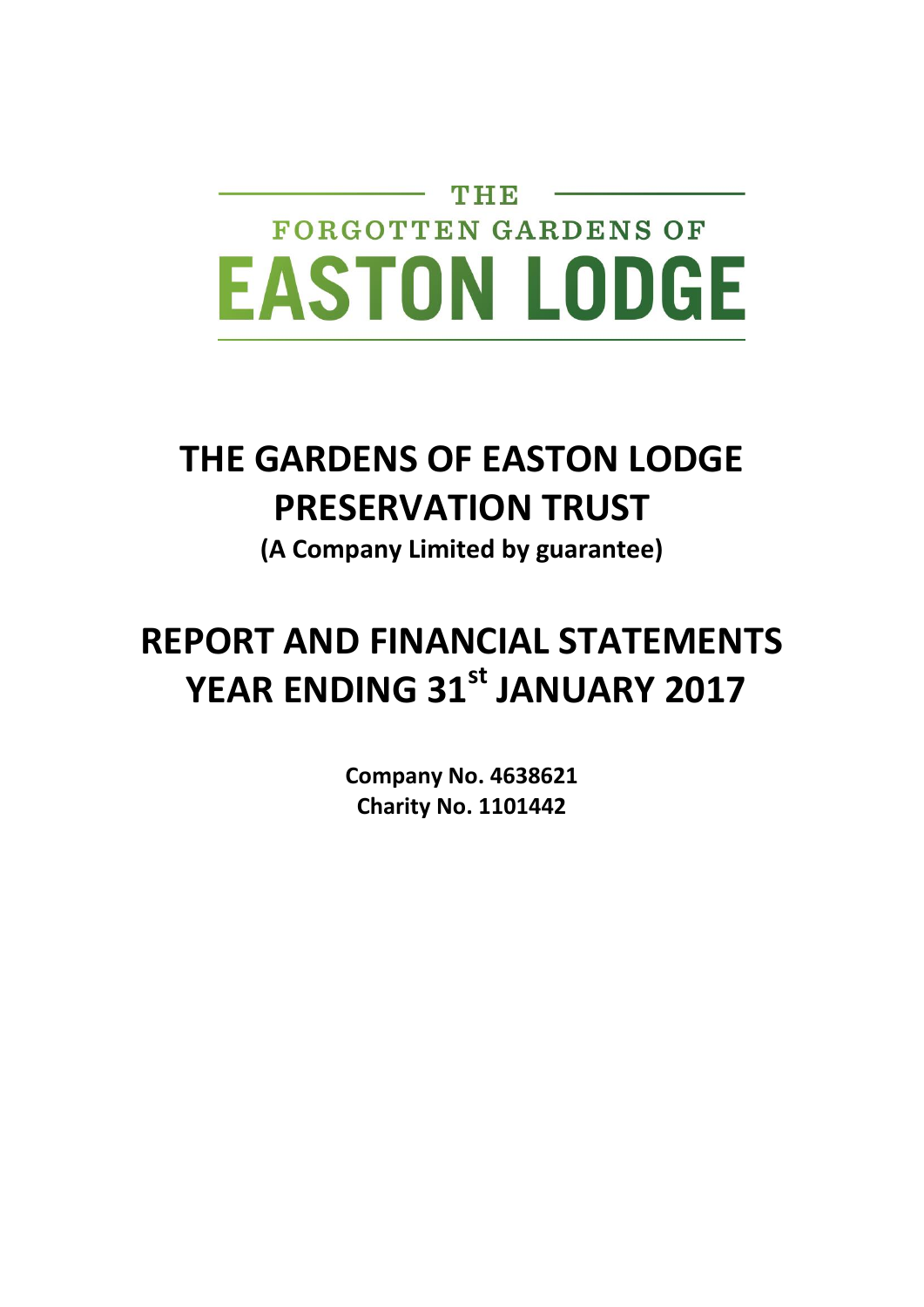**THE GARDENS OF EASTON LODGE PRESERVATION TRUST FINANCIAL STATEMENTS FOR THE YEAR ENDED 31ST JANUARY 2017**

#### **CONTENTS**

#### Pages

| 3 Trustees Report                    |
|--------------------------------------|
| 9 Independent Examiner's Report      |
| 10 Statement of Financial Activities |
| 11 Balance Sheet                     |
| 12 Statement of cashflows            |
| 13 Note to the accounts              |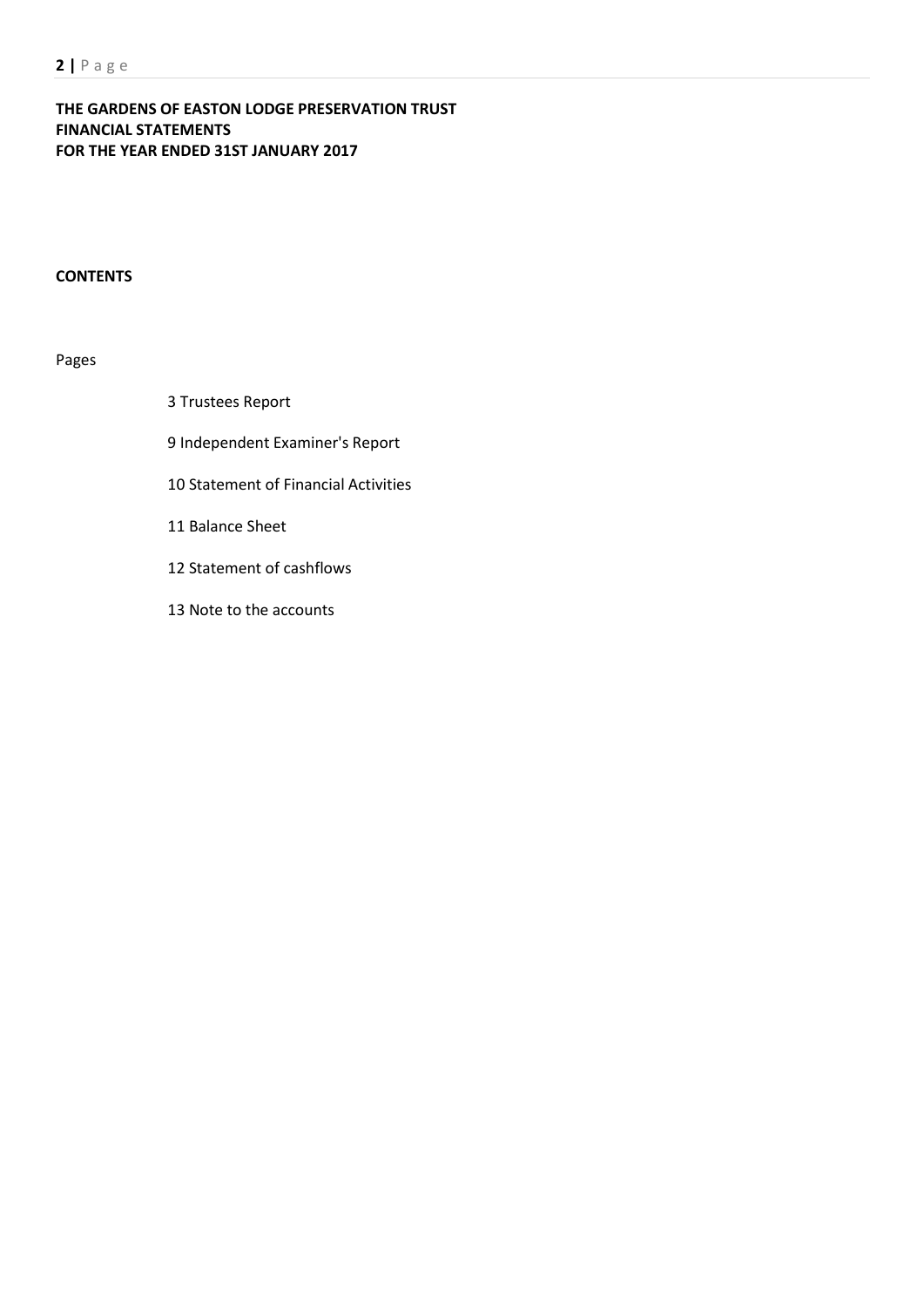The Trustees are pleased to present their annual Directors' Report together with the financial statements of the charity for the year ending 31<sup>st</sup> January 2017, which are prepared to meet the requirements for a Directors' Report and Accounts for Companies Act purposes.

The financial statements comply with the Charities Act 2011, the Companies Act 2006, the Memorandum and Articles of Association, and Accounting and Reporting by Charities: Statement of Recommended Practice applicable to charities preparing their accounts in accordance with the Financial Reporting Standard applicable in the UK and Republic of Ireland (FRS 102) (effective 1 January 2015).

#### **Chair's Report**

I am pleased to report that the Trust had an excellent year in 2016-17, with the Gardens and the Trust in robust health at the end of the financial year.

#### **Our Purpose and activities**

The Trust exists to preserve, conserve and protect the historic gardens of Easton Lodge and their biodiversity for the enjoyment of the public, by: maintaining the gardens' ambience; protecting and renovating the gardens' historic structures; and enabling access and providing public educational opportunities for the public. The Trust aims in doing to so to operate effectively and in line with best practice for small organisations.

#### **Achievements and performance**

Our volunteers continued to make really good progress in restoring the walled kitchen garden and bringing additional colour and feature plants to the Italian garden. The Gardens looked fabulous throughout the season, and volunteers started to harvest fruit and pumpkins and produced our first preserves.

The Gardens are usually open 9 Sundays per year, however this year we were able to open an extra day on Easter Sunday. Our visitor numbers, unsurprisingly, can be severely affected by the weather and unfortunately, we suffered from adverse weather on some of our Open days. Despite this, we welcomed over 3,100 visitors on our Open Days and they enjoyed a range of musical entertainment and childrens' activities as well as appreciating the splendour and tranquillity of the Gardens. We also had over 500 visitors to the gardens on Group Visits, including local community and gardening groups and visitors from as far afield as the Netherlands and America, who visited our Gardens in their pre-arranged tours of the UK. So, overall visitor numbers were similar to the previous year, in which they totalled 3,701. As a result of these visits the Trust had a net income of £10,034 and so we were able to increase our funds available for restoration Projects.

The Trust aims to continue the gardens' former owner, the Countess of Warwick's focus on education. This engagement comes in many forms. For example, in 2016 the Trust supported training on craft skills in the gardens – traditional building skills and willow weaving. Trustees provided talks about the gardens to a wide range of local groups and gave volunteers masterclasses on aspects of gardening. The Trust's Website and Facebook Page include special features on the history and horticulture in the gardens; and the Trust is collaborating with Visit Essex to tell more about the area's important contribution in World War II.

During the year, the Trust made huge strides on its project to reconstruct the iconic Peto Treehouse, so it will be completed in 2017. The Trustees initially decided to have the Treehouse on a mound to facilitate wheelchair access. However, after further consideration and consultation with potential builders, we decided it would be possible and preferable to site the treehouse in its original oak tree, supported on stilts, so future visitors will be able to enjoy our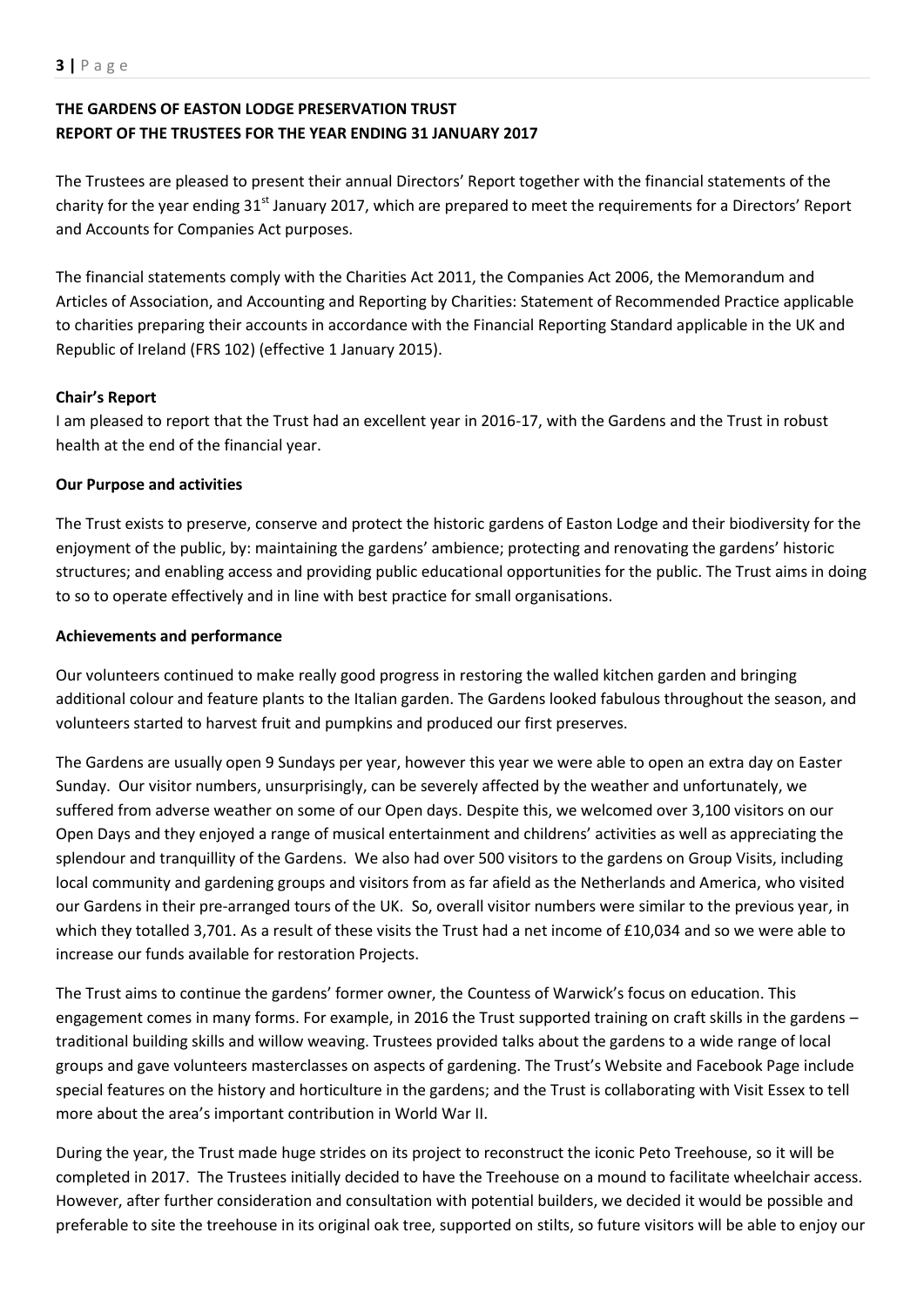treehouse much as the Edwardian visitors to the garden would have enjoyed Peto's treehouse. This change in the Trust's plan resulted in some delay to obtain planning permission and update the specifications before going out to tender, but the good news is that we have now selected a supplier and we should be able to report completion of the Project in our next financial year. We have sufficient funds to commission the treehouse, and we have been promised funding from other sources. We will continue our fundraising efforts for this project and others.

The Trustees are committed to managing the Trust in accordance with best practice for small charities like ourselves. Apart from wanting to do the right thing, we also know that many funders look to evidence of good governance before committing funds to projects. During this last year, we held a fundamental review of our governance to ensure we have processes in place which comply with current legislation and match best practice. This significant investment in time has resulted in many changes. The most significant step we took was to open the Membership of the Trust to our volunteers, giving annual membership to those who have contributed a minimum number of volunteer hours. This we hope will not only improve the accountability of the Trustees through giving our Members voting rights, but also result in more involvement of our volunteers in the future direction of the Trust.

Our long serving administrator, Helen Carter, resigned from the Trust due to the pressure of other commitments. We thank her for her excellent service and commitment and we welcome Cara Rayner, who is a qualified Accountant, as her replacement. To keep administrative costs down, Trustees and other volunteers have taken on a significant portion of the administrative work of the Trust. This improves our financial results but also significantly increases Trustees' workload. I would like to thank all my fellow Trustees, who contribute huge amounts of their time to ensuring the smooth and efficient running of the Trust.

We also have reviewed our financial reporting so this year we have presented our accounts in a new format to increase transparency and reflect best practice.

#### **Our Volunteers**

The Trust relies on around 60 volunteers, who together tend and maintain the garden and undertake restoration work; run Open Days and catering for visitors; provide talks and tours of the Garden; and support our safe-keeping and use of our archive of historical information. We have started to monitor volunteer hours and from April to December 2016 we recorded 3,666 hours of volunteer time. Volunteers bring us their wealth of skills in public park maintenance, horticulture, catering, archiving and public speaking, to name a few. We have also benefitted from Community Outreach days provided by local companies – in particular Tesco, Glaxosmithkline and Stansted Airport.

During the year, the Gardens hosted a remembrance for Brian Creasey, who sadly passed away. Brian, with his wife Diana, started the restoration of the Gardens and founded the Trust. We have planted two Iford cherries in the Italian garden in his memory and it was very fitting that the Trust's longest serving volunteer of over 30 years' service, Liz McCabe, planted a Himalayan Birch tree in the Glade in Brian's memory.

#### **Financial Review**

Net income this year was £10,034, which was slightly up on £8,558 last year. It is difficult to draw comparisons between this year and last year, because we have re-categorised income and expenditure, more clearly separating income and expenditure associated with fundraising from those associated with our charitable activities of maintaining the Gardens and making them open to the public. However, the increase in net income is largely due to increased fundraising activities in advance of the Trust's first major project. Income from charitable activities, from public Open Days, Group Tours and Talks was slightly higher than in previous years, allowing an increase in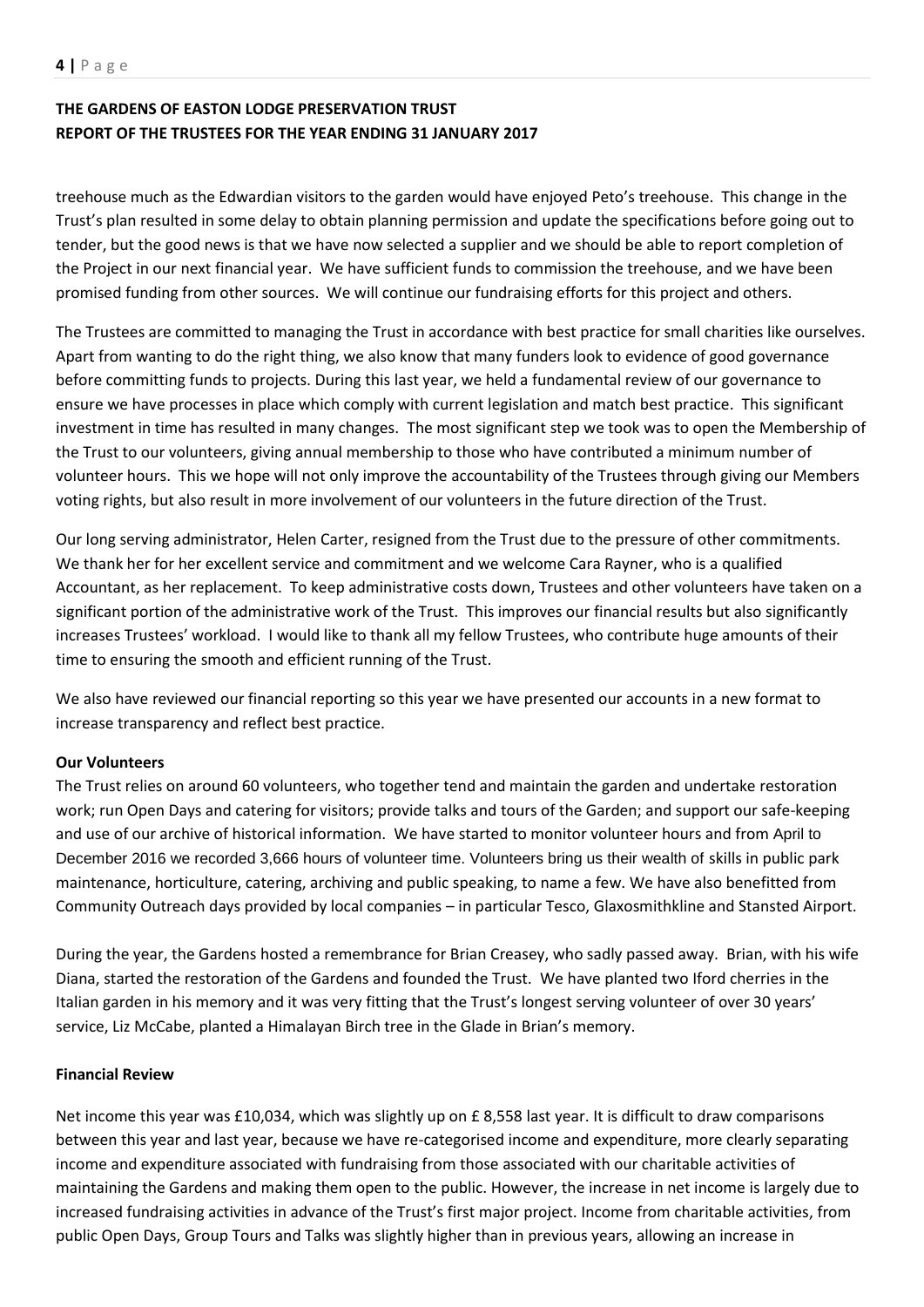expenditure on planting and maintenance, including significant expenditure renovating the walled kitchen garden. Administrative expenses were slightly higher due to costs associated with the recruitment of the new trust administrator and the subsequent handover of administration duties. The net income generated in the year has added further to the cash held at the bank, increasing the amounts available for future larger scale restoration projects.

## **THE GARDENS OF EASTON LODGE PRESERVATION TRUST REPORT OF THE TRUSTEES FOR THE YEAR ENDING 31 JANUARY 2017**

#### **Reserves policy and going concern**

Reserves are needed to bridge the gap between the spending and receiving of income and to cover unplanned emergency repairs and other expenditure.

The Trustees consider the ideal level of reserves as at  $31<sup>st</sup>$  January 2017 would be £15,000 to cover running costs in the event of a serious shortfall in income. The Trustees expect current levels of reserves to reduce significantly upon completion in 2017 of the project in hand to construct a treehouse to the style of the original Peto designed treehouse in the Lime Walk. The Trustees are committed to developing a conservation management plan to identify and prioritise potential subsequent restoration projects.

The Trust leases the Gardens from Land Securities. The lease allows the Trust to maintain the gardens and make them open to the public. It is renewed every three years and currently runs to 2019. Given the Trust's reserve and lease position, the Trustees are of the view that the Trust is a going concern.

#### **Plans for future periods**

The Trust agreed a new Business Plan in February 2017. It aims to continue focusing on the short-term protection of the gardens and maintaining public access: maintaining and building community enjoyment of the Gardens by visitors and volunteers; protecting the fabric of the gardens, their structures, planting and biodiversity; maintaining and building the Gardens' education offer; and securing a strong and professional Trust as respected guardian of the Gardens. We will continue with ongoing work to improve the planting in the Italian Garden; restoration of the walled kitchen garden; and restoration of the recently discovered Peto rill in the Glade. The Trust aims to complete its Treehouse construction project in 2017 and to develop a first plan for piloting restoration of stonework in the Italian garden.

#### **Reference and administrative details**

| Charity number:    | 1101442                                                            |
|--------------------|--------------------------------------------------------------------|
| Company number:    | 4638621                                                            |
| Registered Office: | C/O Beech House, Dunmow Road, Great Easton, Dunmow, Essex, CM6 2DL |

#### **Our advisers**

Bankers **Bank 14 High St, Great Dunmow, Dunmow CM6 1AA** Independent Examiner Nicholas Wood Ashwood House, Thaxted, CM6 2NE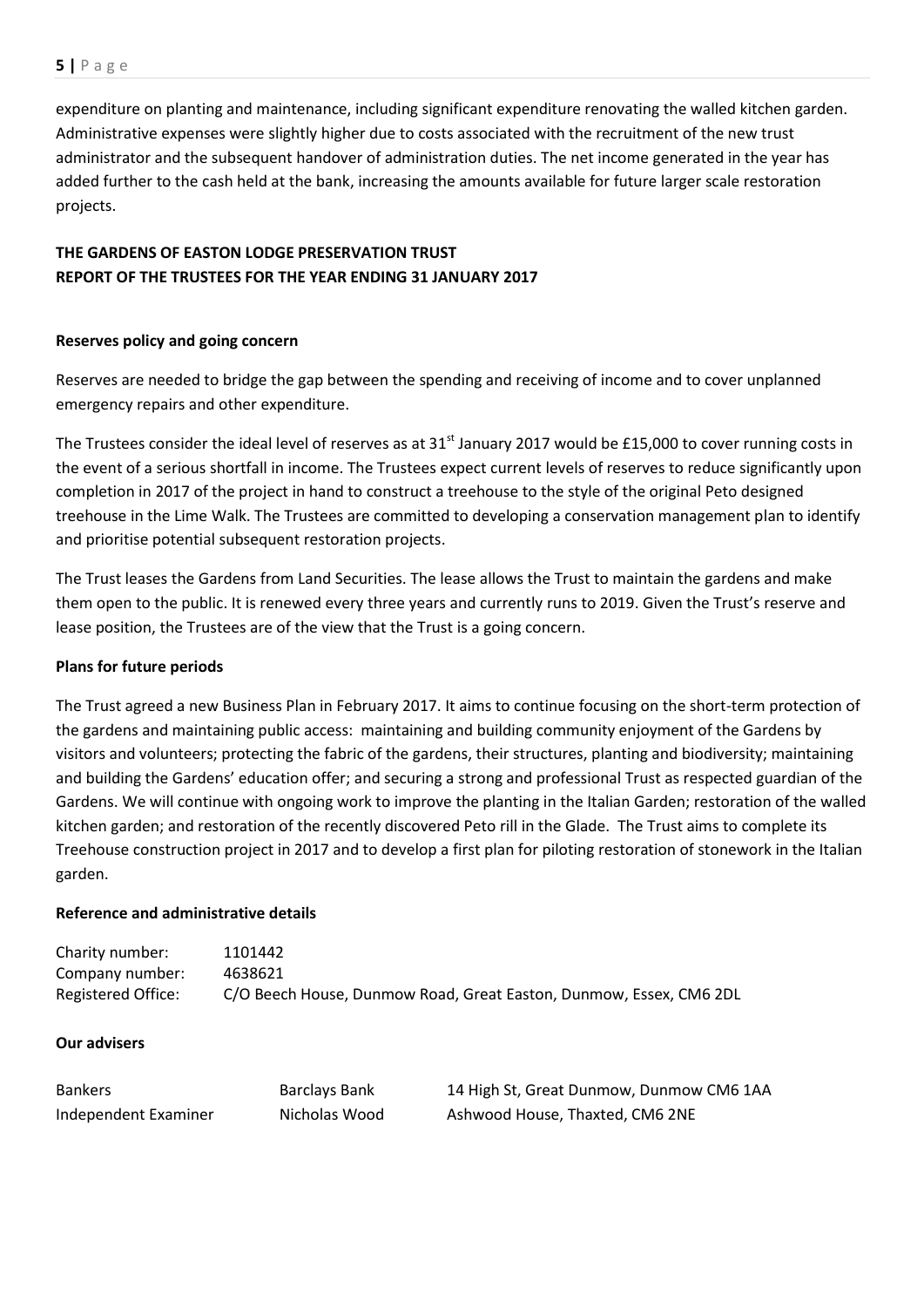#### **Directors and Trustees**

The Directors of the charitable company (the charity) are its Trustees for the purpose of charity law. The Trustees and officers serving during the year and since the year end were as follows:

#### **Key management personnel The Gardens of Easton Lodge Preservation Trust: Trustees and Directors**  R DREVER - CHAIR

C DEAN S GILBERT J GOLDSMITH - TREASURER R HAVIS C MATTHEWS R WHALLEY – RESIGNED  $9^{th}$  JUNE 2016

#### **Structure, Governance and Management**

#### **Governing Document**

The Gardens of Easton Lodge Preservation Trust is a company limited by guarantee by its Memorandum and Articles of Association dated 1 December 2002, and was incorporated on 16 January 2003. It is registered as a charity with the Charity Commission.

#### **Appointment of Trustees**

Under the Articles of Association, there must be a minimum of three Trustees (Directors), who are elected to the post at the AGM or can be co-opted by the Trustees mid-year to fill a vacancy, subject to election at the next AGM. Trustees serve for a 3 year period before submitting for re-election.

#### **Risk Management**

The Trust has established two groups to oversee its operation and report back to the Trust for decisions on policy and key risks. The **Local Management Committee (LMC)** has responsibility for overseeing delegated plans and budgets for the day-to-day maintenance of the Gardens, in line with the Trust's Business Plan, Budget and Financial Procedures. In practice this means it oversees spending and progress on garden maintenance; open days, group visits and talks, including catering and merchandise; and progress on development projects. The LMC is chaired by a Trustee and has a minimum of two other Trustees as members. The **Governance Group (GG)** is responsible for reviewing aspects of the Governance of the Trust, to ensure it remains in line with best practice for charities and small companies. During the year the Group has established and run a new risk management process, recommending to the Trust new actions to address key risks, where necessary; and driven a new Business Planning process for the Trust. The GG is chaired by the Treasurer and has a minimum of two other Trustees as members.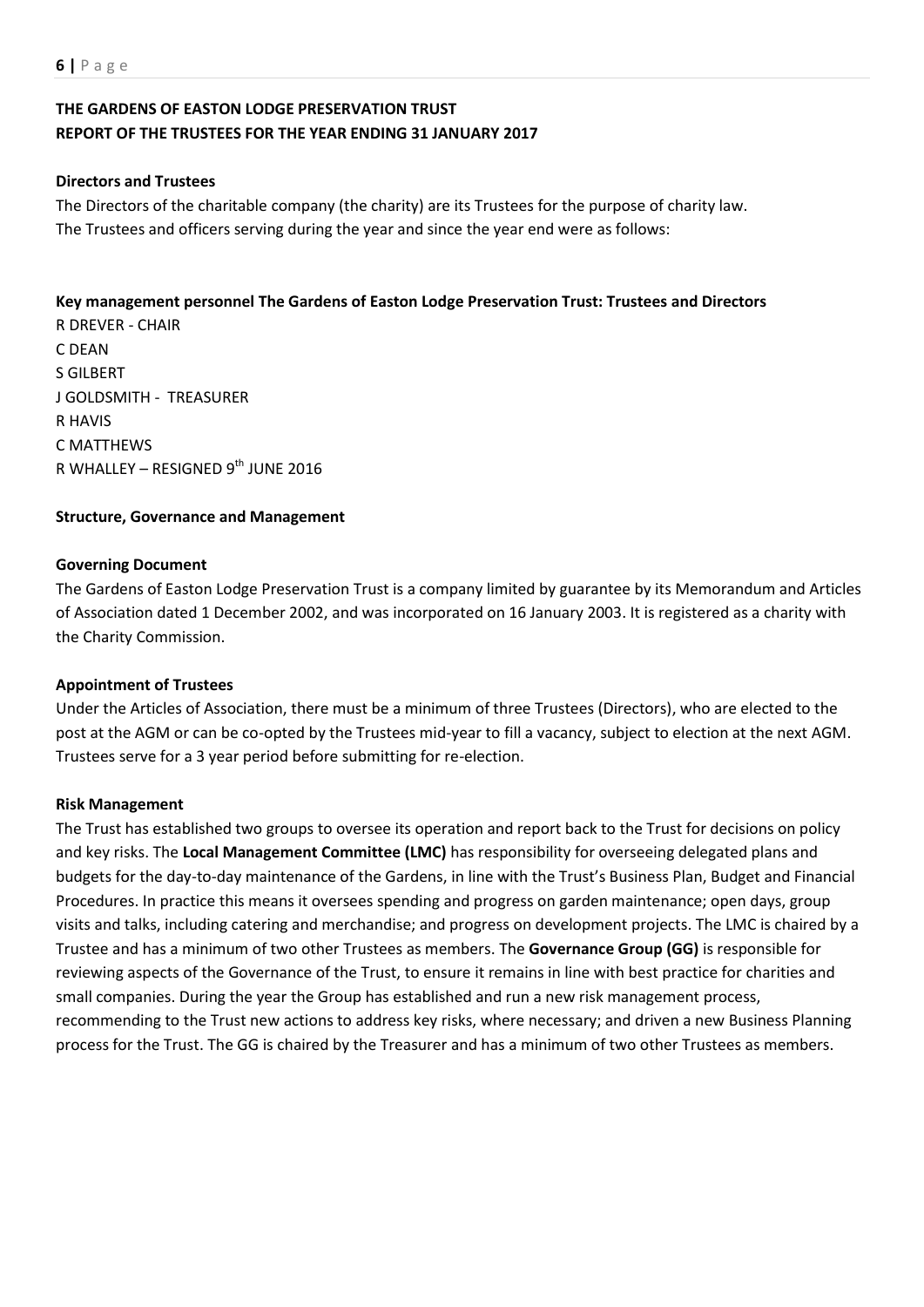Over the course of the year the Trust has reviewed all its risks and associated mitigation strategies. The Trust can only continue to maintain and restore the Gardens for the period of its lease from Land Securities, which currently runs to 2019. The Trust reports closely to Land Securities on its work and aims to secure a smooth roll-over from one lease to the next. Other key risks are:

- Revenue from charitable activities, which funds the maintenance of the Gardens and can be affected by poor weather reducing visitor numbers. The Trust has maintained high levels of publicity for Open Days and continued to provide new activities for visitors. It has also reduced the risk somewhat, by increasing the number of pre-arranged group visits and providing talks to Community Groups about the Gardens.
- Large scale restoration projects could engage the Trust in new risks, as it enters into contracts with third parties. The Trust has set clear limits on the cost of its first major project, to construct a Treehouse; followed best practice in tendering to get a good price; and engaged as appropriate with experts on contract documentation and management.
- Trustees and volunteers play a huge role in the successful operation of the Trust and are sorely missed if they move on. The Trust ensures that its work is divided, where possible, into separate and distinct roles spread amongst its Trustees and volunteers, and works continuously to bring in new volunteers.

### **Trustees' responsibilities in relation to the financial statements**

The charity Trustees are responsible for preparing a Trustees' annual report and financial statements in accordance with applicable law and United Kingdom Accounting Standards (United Kingdom Generally Accepted Accounting Practice).

Company law requires the charity Trustees to prepare financial statements for each year which give a true and fair view of the state of affairs of the charitable company. In preparing the financial statements, the Trustees are required to:

- Select suitable accounting policies and then apply them consistently;
- Observe the methods and principles in the Charities SORP;
- Make judgements and estimates that are reasonable and prudent;
- State whether applicable UK accounting standards have been followed, subject to any material departures disclosed and explained in the financial statements;
- Prepare the financial statements on the going concern basis unless it is inappropriate to presume the charity will continue in business.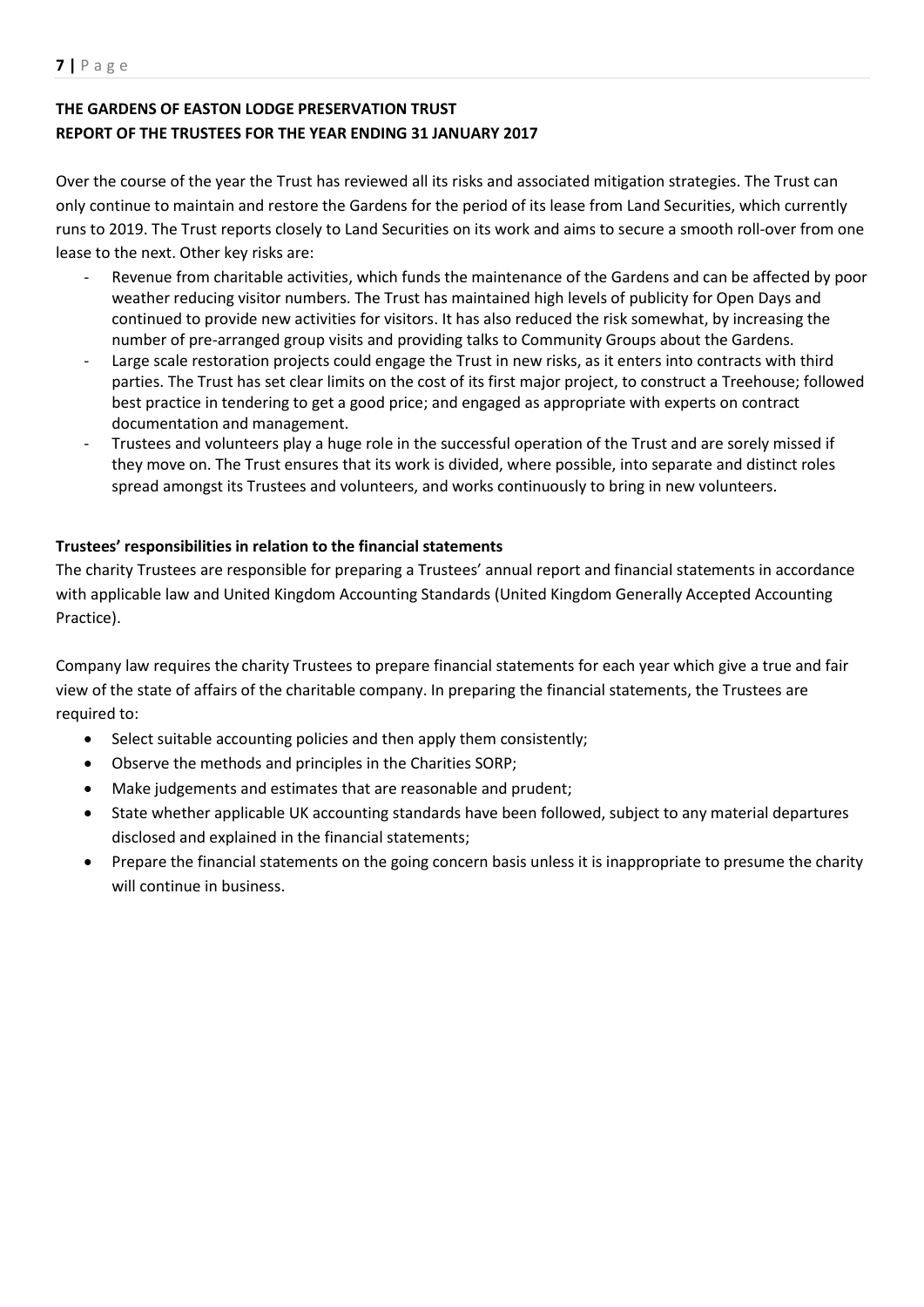The Trustees are responsible for keeping proper accounting records that disclose with reasonable accuracy at any time the financial position of the charity and to enable them to ensure that the financial statements comply with the Companies Act 2006. They are also responsible for safeguarding the assets of the charity and hence taking reasonable steps for the prevention and detection of fraud and other irregularities.

In so far as the Trustees are aware at the time of approving their annual report:

- There is no relevant financial information of which the company's independent examiner is unaware, and
- The Trustees have taken all the steps that they ought to have taken to make themselves aware of any relevant financial information and to establish that the independent examiner is aware of that information.

#### **SMALL COMPANY EXEMPTIONS**

In preparing this report, the Trustees have taken advantage of the small companies' exemptions provided by section 415A of the Companies Act 2006.

This report was approved by the Board of Trustees on 30<sup>th</sup> May 2017 and signed on their behalf.

**RAS DREVER**

#### **CHAIR OF TRUSTEES**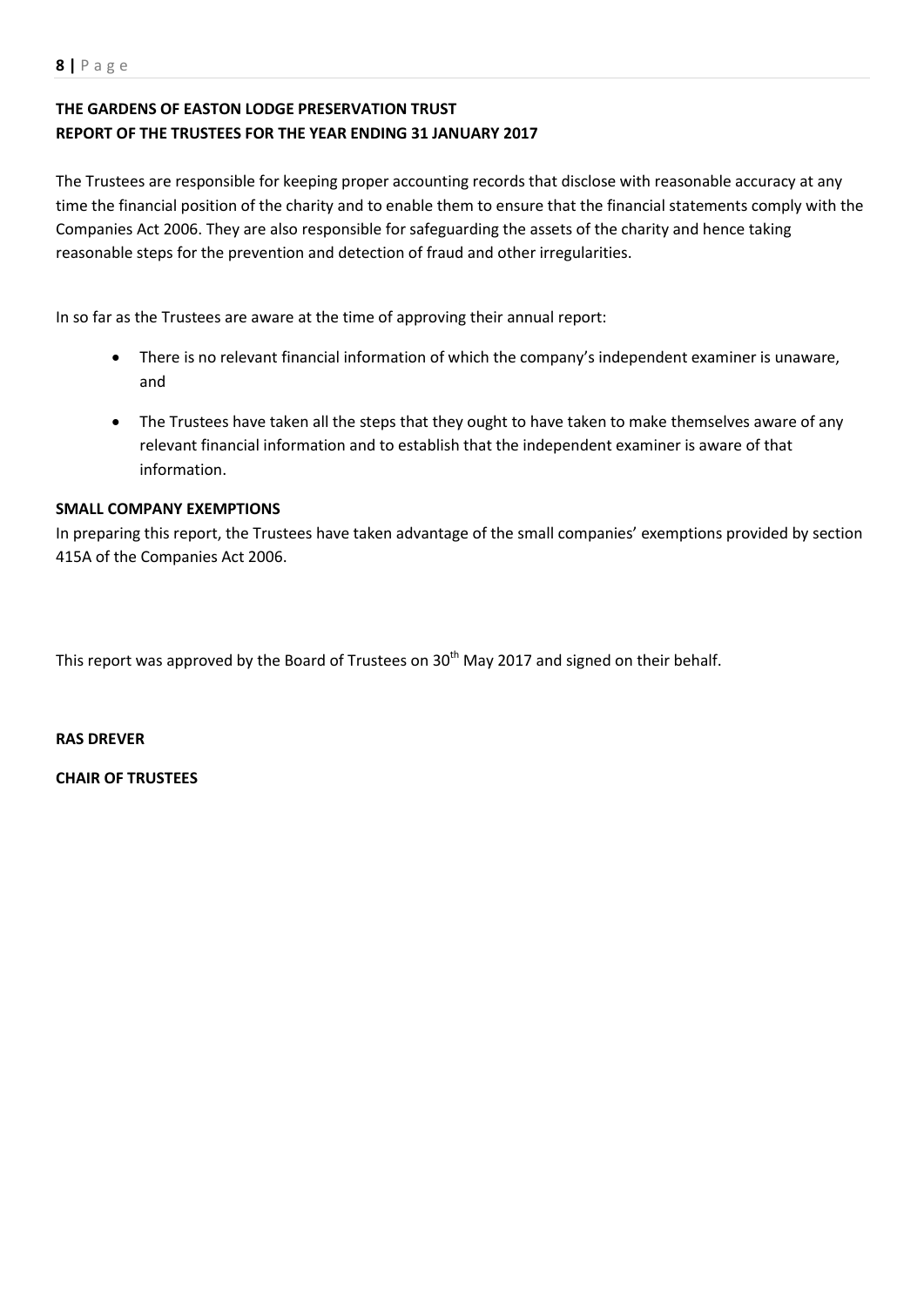## **THE GARDENS OF EASTON LODGE PRESERVATION TRUST INDEPENDENT EXAMINER'S REPORT FOR THE YEAR ENDING 31 JANUARY 2017**

## **Independent Examiner's Report to the Members of the Gardens of Easton Lodge Preservation Trust for the Year Ended 31st January 2017.**

I report on the accounts of the Charitable Company for the year ended 31<sup>st</sup> January 2017 which are set out on pages 10 to 19.

#### **Respective responsibilities of the Trustees and the Examiner.**

The charity's Trustees are responsible for the preparation of the accounts.

The charity's Trustees consider that an audit is not required for this year under section 144 of the Charities Act 2011 and that an independent examination is required.

Having satisfied myself that the charity is not subject to an audit under company law and it is eligible for an independent examination, it is my responsibility to:

- examine the accounts under section 145 of the Charities Act;
- to follow the procedures laid down in the general directions given by the Charity Commission under section 145 (5) (b) of the Charities Act;
- and to state whether any particular matters have come to my attention.

#### **Basis of my Report.**

My examination was undertaken in accordance with the general directions given by the Charity Commission. Such examination includes a review of the accounting records kept by the charity and a comparison of the accounts presented to me with those records. It also includes consideration of any unusual items or disclosures in the accounts and obtaining explanations from the Trustees concerning any such issues. These procedures do not provide all the evidence that would be required in an audit and consequently no opinion is given as to whether the accounts represent a 'true and fair' view. As a result my report is limited to those matters set out in the statement below.

#### **Independent Examiner's Statement.**

In connection with my examination, no matter has come to my attention:

a) which gives me reasonable cause to believe that any material respects the requirements:

- to keep accounting records in accordance with section 130 of the Charities Act; and
- to prepare accounts which accord with the accounting records and comply with the accounting requirements of the Charities Act have not been met, or

b) to which, in my opinion, attention should be drawn in order to enable a proper understanding of the accounts to be reached.

| Nicholas Wood M.Sc   | Ashwood House   |
|----------------------|-----------------|
| Independent Examiner | Thaxted CM6 2NE |

29<sup>th</sup> May 2017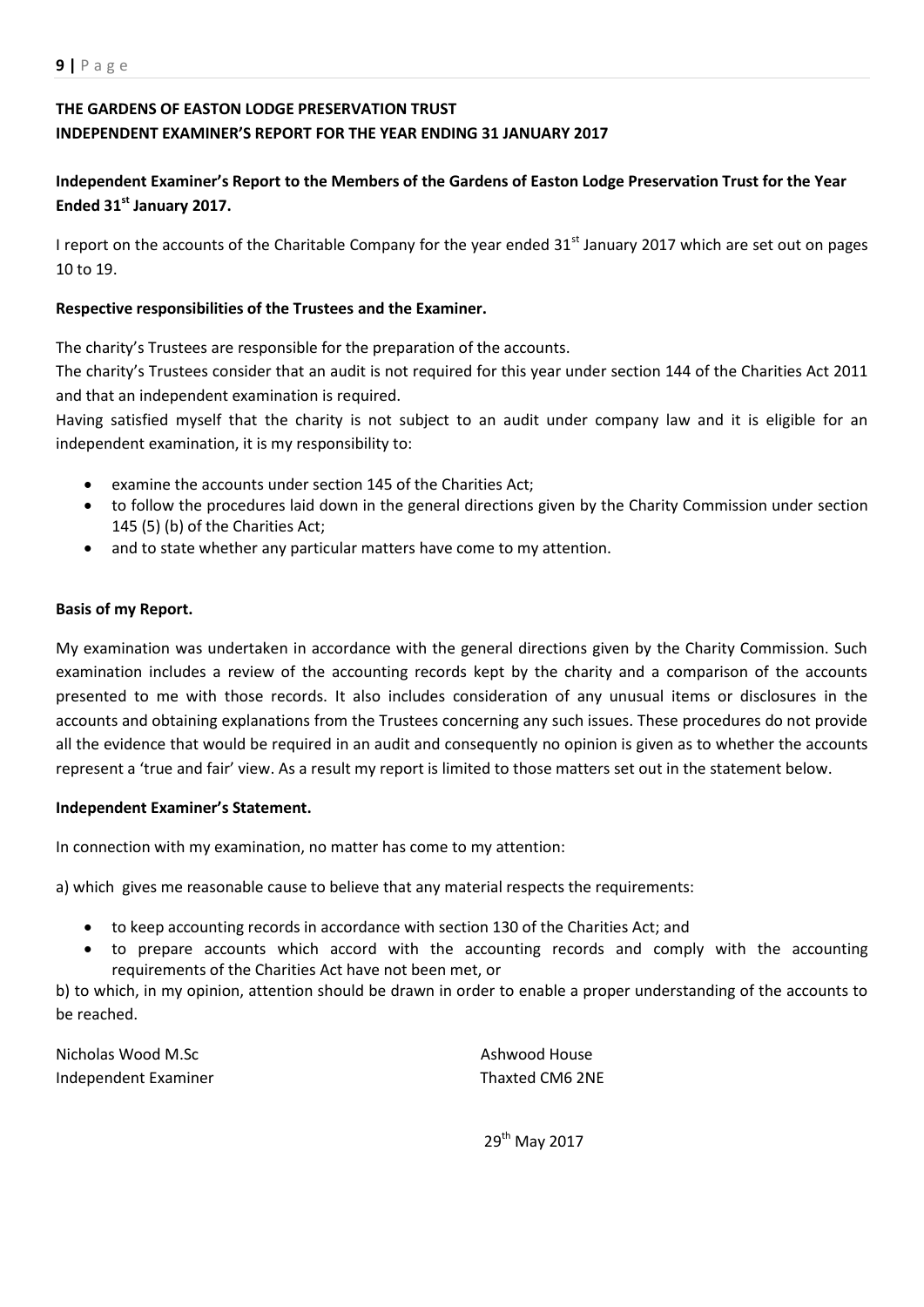## **THE GARDENS OF EASTON LODGE PRESERVATION TRUST STATEMENT OF FINANCIAL ACTIVITIES (including the income and expenditure account) FOR THE YEAR ENDED 31ST JANUARY 2017**

|                                                                              | <b>Note</b> | <b>Unrestricted</b><br>Income | <b>Restricted</b><br>Income | <b>Total Funds</b><br>2016/17 | <b>Total Funds</b><br>2015/16 |
|------------------------------------------------------------------------------|-------------|-------------------------------|-----------------------------|-------------------------------|-------------------------------|
| <b>INCOME</b>                                                                |             |                               |                             |                               |                               |
| Income from generated<br>funds                                               | 14          | 4,820                         |                             | 4,820                         | 12,524                        |
| Donations                                                                    | 13          | 3,522                         | 967                         | 4,489                         | 3,231                         |
| Grants                                                                       |             | 3,843                         |                             | 3,843                         | 3,900                         |
| Investment Income                                                            |             | 15                            |                             | 15                            | 10                            |
| Income from charitable<br>activities                                         | 12          | 24,713                        |                             | 24,713                        | 14,499                        |
| <b>Total Income</b>                                                          |             | 36,913                        | 967                         | 37,880                        | 34,164                        |
|                                                                              |             |                               |                             |                               |                               |
| <b>EXPENDITURE</b><br>Cost of raising funds                                  | 11          | 2,003                         |                             | 2,003                         |                               |
| Charitable activities                                                        | 9           | 16,710                        |                             | 16,710                        | 25,606                        |
| Overheads                                                                    | 10          | 9,133                         |                             | 9,133                         |                               |
| <b>Total Expenditure</b>                                                     |             | 27,846                        |                             | 27,846                        | 25,606                        |
| <b>Net Income/(Expenditure)</b><br>and net movement in funds<br>for the year |             | 9,067                         | 967                         | 10,034                        | 8,558                         |
| <b>Reconciliation of funds</b>                                               |             |                               |                             |                               |                               |
| <b>Total funds brought forward</b><br>at 1st February 2016                   |             | 49,697                        |                             | 49,697                        | 41,139                        |
| <b>Total funds carried forward</b><br>as at 31st January 2017                |             | 58,764                        | 967                         | 59,731                        | 49,697                        |

The statement of financial activities includes all gains and losses recognised in the year. All income and expenditure derive from continuing activities.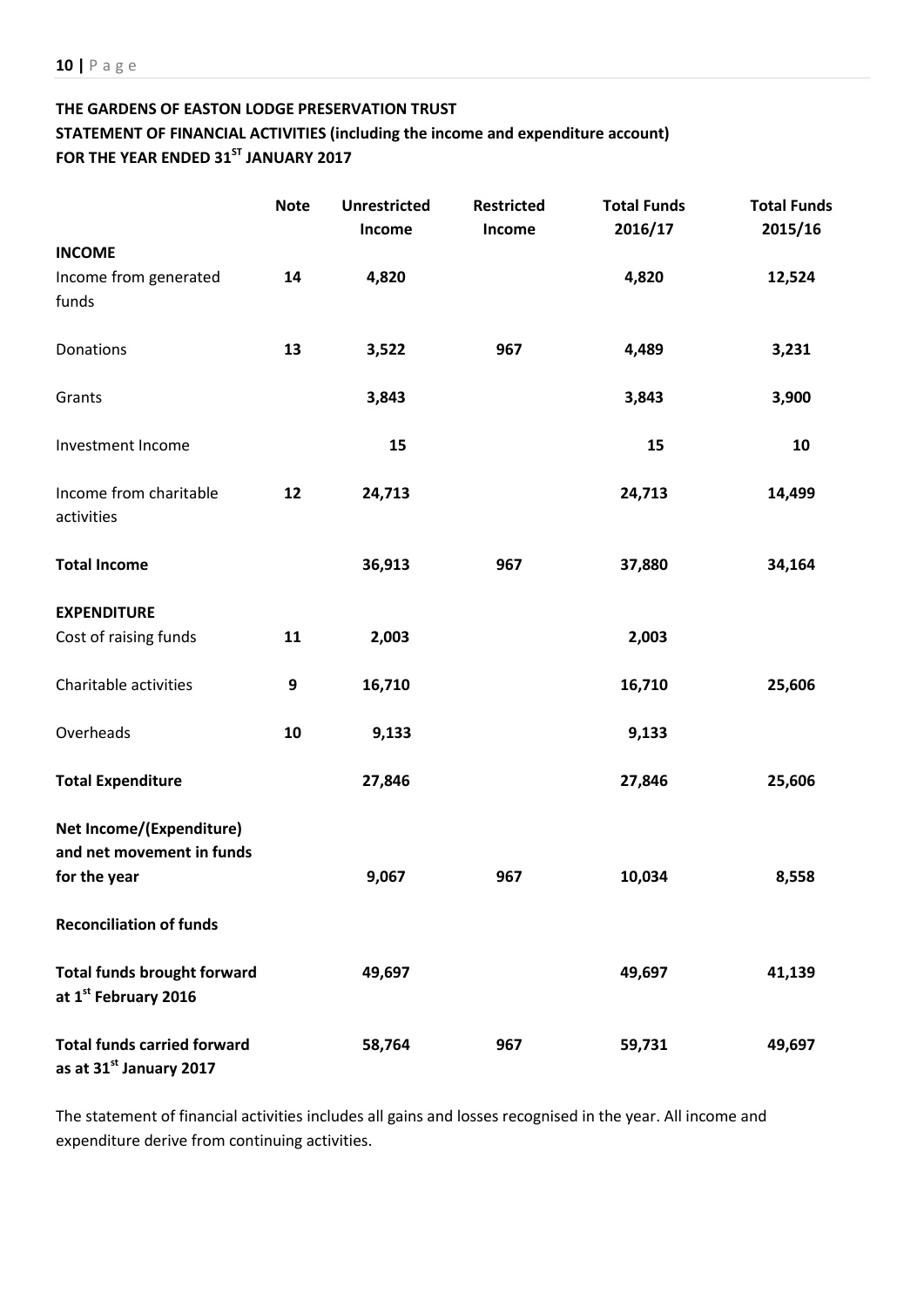## **THE GARDENS OF EASTON LODGE PRESERVATION TRUST BALANCE SHEET FOR THE YEAR ENDED 31ST JANUARY 2017**

|                                        | <b>Note</b> | At 31st January 2017 |        | At 31st January 2016 |        |
|----------------------------------------|-------------|----------------------|--------|----------------------|--------|
|                                        |             | $\mathbf f$          | £      | $\mathbf f$          | £      |
| <b>Fixed Tangible Assets</b>           | 8           |                      | 2,917  |                      | 5,042  |
| <b>Current Assets</b>                  |             |                      |        |                      |        |
| Debtors                                | 18          | 628                  |        | 598                  |        |
| Cash at bank and in hand               |             | 56,641               |        | 44,370               |        |
| Less Creditors & accrued income        |             |                      |        |                      |        |
| Amounts falling due within one<br>year | 19          | 455                  |        | 313                  |        |
| <b>Net Current Assets</b>              |             |                      | 56,814 |                      | 44,655 |
| <b>Total Net Assets</b>                |             |                      | 59,731 |                      | 49,697 |
| Financed by:                           |             |                      |        |                      |        |
| <b>Unrestricted Funds</b>              |             |                      | 58,764 |                      | 49,697 |
| <b>Restricted Funds</b>                | 21          |                      | 967    |                      |        |
|                                        |             |                      | 59,731 |                      | 49,697 |

In approving these financial statements as charity Trustees, and Directors of the company, we hereby confirm the following:

For the year ending  $31<sup>st</sup>$  January 2017 the company was entitled to exemption from audit under section 477 of the Companies Act 2006 relating to small companies.

The members have not required the company to obtain an audit of its accounts in accordance with section 476 of the Companies Act 2006.

The Trustees/Directors acknowledge their responsibilities for complying with the requirements of the Act with respect to accounting records and the preparation of accounts

These accounts have been prepared in accordance with the provisions applicable to companies subject to the small companies' regime.

The accounts were approved by the Board of Trustees on 30<sup>th</sup> May 2017.

#### **RAS DREVER**

#### **CHAIR OF TRUSTEES**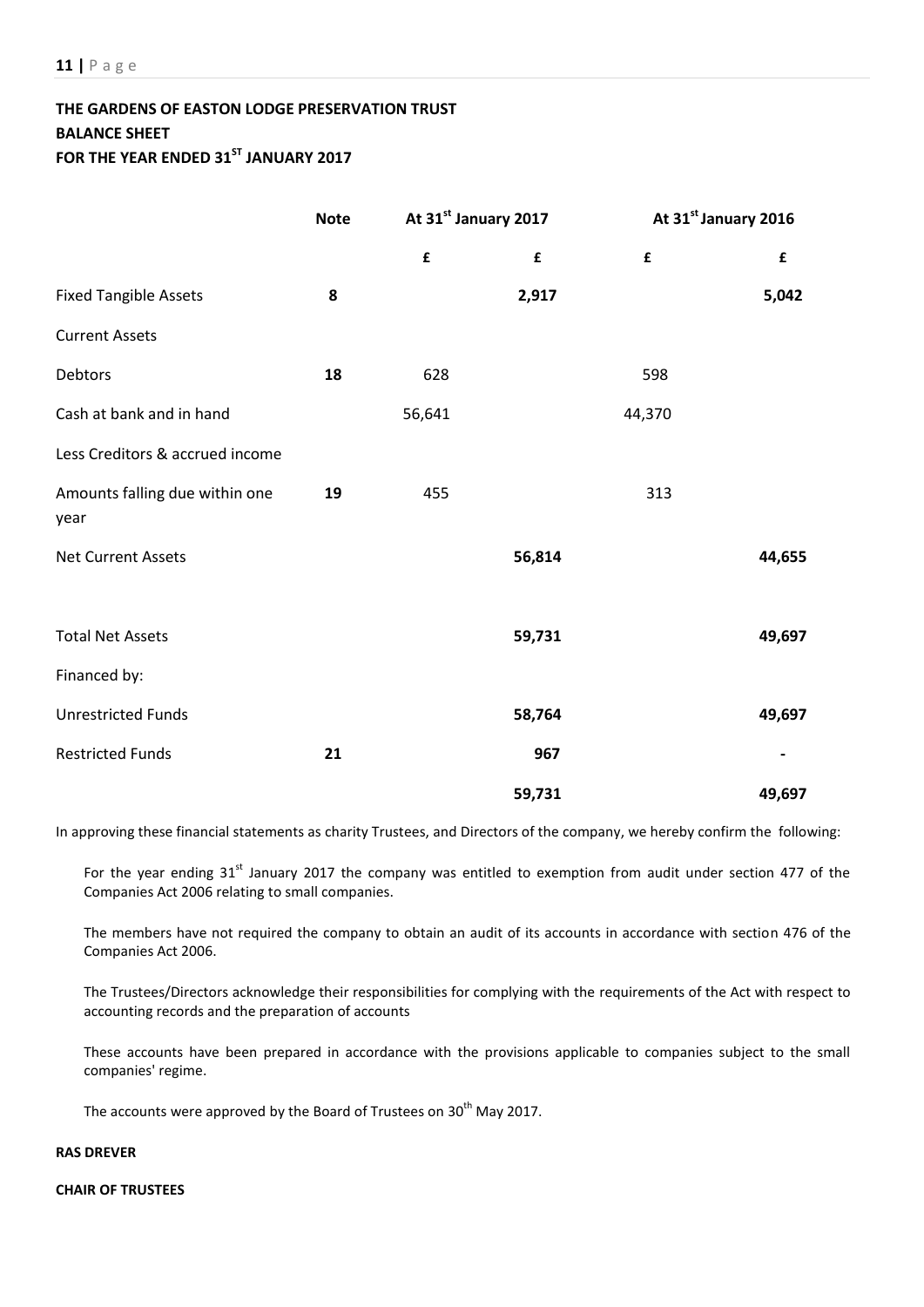## **THE GARDENS OF EASTON LODGE PRESERVATION TRUST STATEMENT OF CASHFLOWS FOR THE YEAR ENDED 31ST JANUARY 2017**

|                                                                 | <b>Note</b> | 2016/17 | 2015/16 |
|-----------------------------------------------------------------|-------------|---------|---------|
|                                                                 |             | £       | £       |
| Cash used in operating activities                               | 20          | 12,469  | 12,130  |
| <b>Cashflows from investing activities</b>                      |             |         |         |
| Interest Income                                                 |             | 15      | 10      |
| Purchase of tangible fixed asset                                |             | (213)   |         |
| Cash provided by (used in) investing<br>activities              |             | (198)   | 10      |
| <b>Cashflows from financing activities</b>                      |             |         |         |
| Cash used in financing activities                               |             |         |         |
| Increase/(decrease) in cash and cash<br>equivalents in the year |             | 12,271  | 12,140  |
| Cash and cash equivalents at the<br>beginning of the year       |             | 44,370  | 32,230  |
| Total cash and cash equivalents at<br>the end of the year       |             | 56,641  | 44,370  |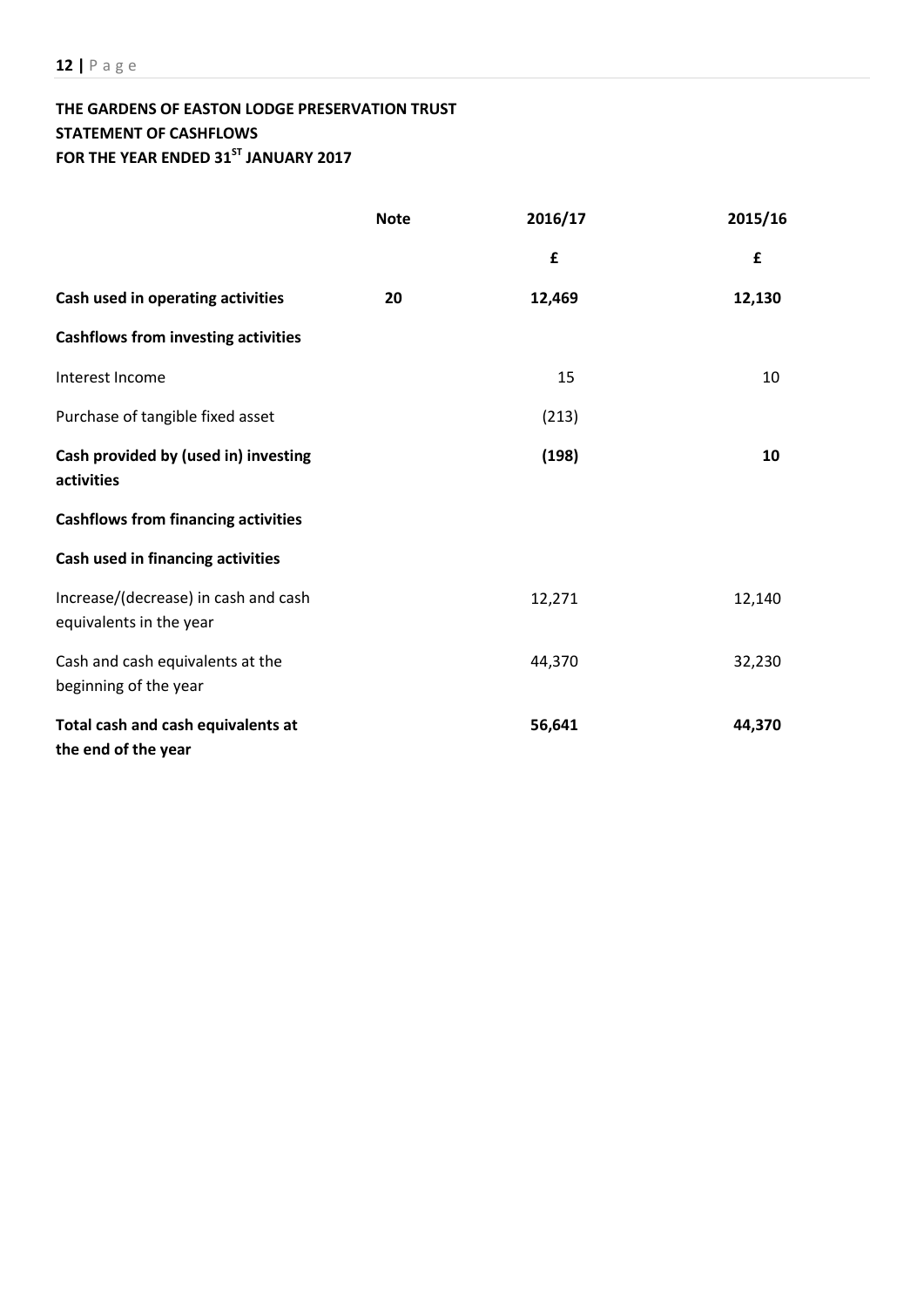#### **1. ACCOUNTING POLICIES**

#### **1a. Basis of preparation**

The financial statements have been prepared in accordance with Accounting and Reporting by charities: Statement of Recommended Practice applicable to charities preparing their accounts in accordance with the Financial Reporting standard applicable in the UK and Republic of Ireland (FRS102) (effective 1 January 2015)- (charities SORP (FRS102)), the Financial Reporting Standard applicable in the UK and Republic of Ireland (FRS 102) and the Companies Act 2006.

The Gardens of Easton Lodge Preservation Trust meets the definition of a public benefit entity under FRS 102. Assets and liabilities are initially recognised at historical cost or transaction value unless otherwise stated in the relevant accounting policy note(s).

In preparing the accounts, the Trustees recognised that the accounts layout and disclosures needed improvement and have made amendments in this transitional year to apply fully the accounting policies required by FRS102 and the charities SORP FRS102. At the date of transition in applying these requirements no restatements of comparative items were required and so none has been made.

#### **1b. Preparation of the accounts on a going concern basis**

The Trustees are of the view that given the Trust's reserves position and the ongoing lease of the land, the charity is a going concern.

#### **1c. Incoming resources**

All incoming resources are included in the Statement of Financial Activities when the charity is legally entitled to the income and the amount can be measured reliably.

Income tax recoverable in relation to donations received under gift aid is recognised at the time of the donation.

#### **1d. Donated services and facilities**

In accordance with the charities SORP (FRS102), volunteer time is not recognised. The Trustees' annual report provides more information about volunteers' vital contribution to the work of the Trust.

#### **1e. Interest Receivable**

Interest on funds held on deposit is included when receivable and the amount can be measured reliably by the charity: this is normally upon notification of the interest paid or payable by the bank.

#### **1e. Fund accounting**

The Restricted Funds are income funds given to the charity for specific purposes. There were no restricted funds in 2015/2016. There is £967 in restricted funds for 2016/17.

The Unrestricted Funds are available to spend on activities that further any purposes of the charity, the restricted funds are solely for the treehouse project.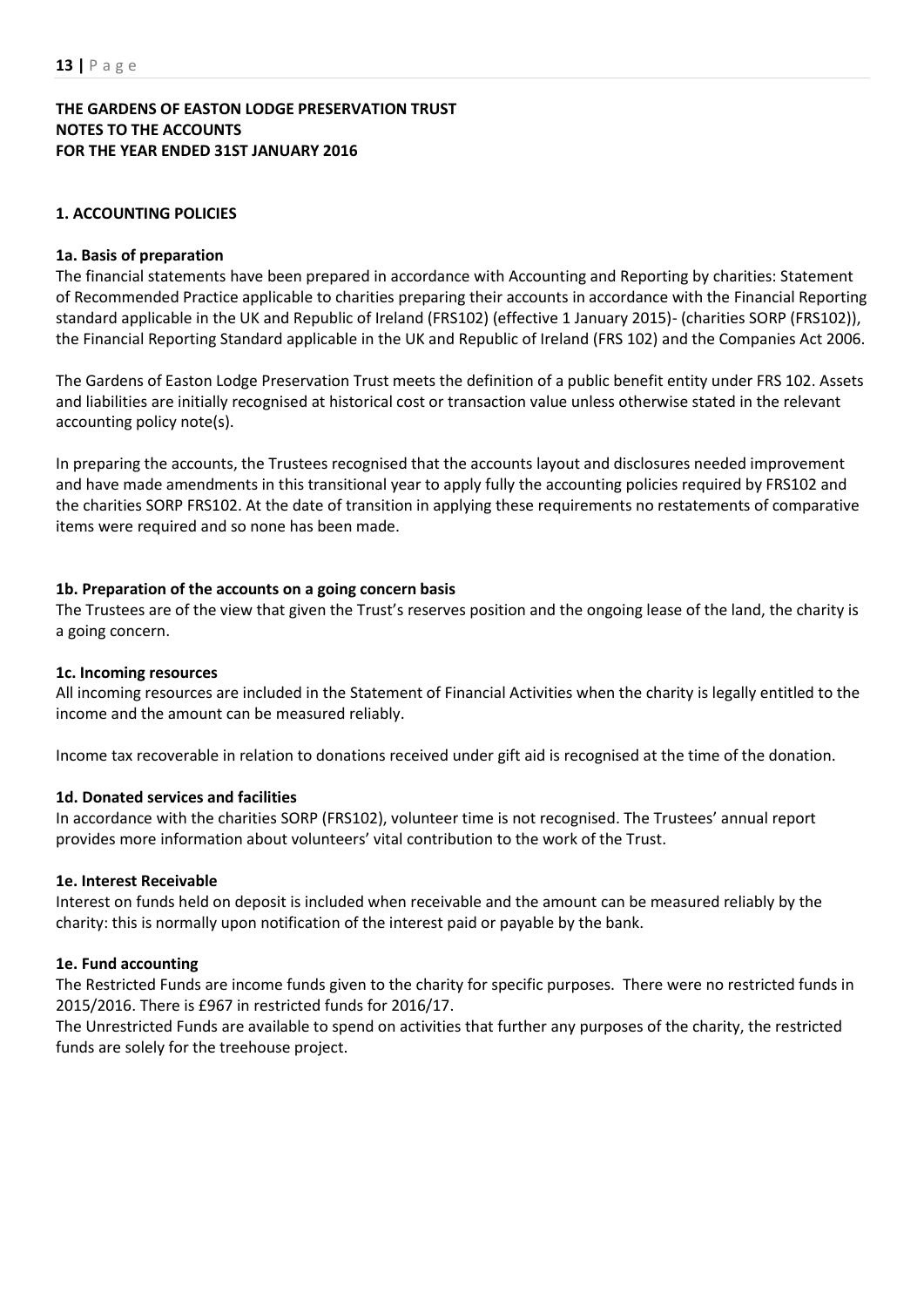#### **1f. Resources expended**

Expenditure is recognised once there is a legal or constructive obligation to make a payment to a third party, it is probable that settlement will be required and the amount of the obligation can be measured reliably. All resources expended are inclusive of VAT which is irrecoverable.

#### **1g. Tangible fixed assets**

Fixed assets are shown at historical cost less depreciation.

Depreciation is provided at an annual rate of 20% on fixtures and fittings in order to write off each asset over its estimated useful life by the straight- line method.

#### **1h. Debtors**

Trade and other debtors are recognised at the settlement amount due after any trade discount offered. Prepayments are valued at the amount prepaid net of any trade discounts due.

#### **1i. Cash at bank and in hand**

Cash at bank and cash in hand comprises of cash and the charity bank current accounts.

#### **1j. Creditors and provisions**

Creditors and provisions are recognised where the charity has a present obligation resulting from a past event that will probably result in the transfer of funds to a third party and the amount due to settle the obligation can be measured or estimated reliably. Creditors and provisions are normally recognised at their settlement amount after allowing for any trade discounts due.

#### **1k. Transition to FRS 102**

The opening fund balances at the date of transition have been considered in accordance with FRS102. No restatement is required in making the transition to FRS102. The transition date was 1 February 2016.

#### **2. Legal Status of the Trust**

The Trust is a company limited by guarantee and has no share capital. In the event of the charity being wound up, the liability in respect of the guarantee is limited to £1 per member of the charity .

| 3. OPERATING SURPLUS 2016/17                                                   | 2016/17<br>£              | 2015/16<br>£              |
|--------------------------------------------------------------------------------|---------------------------|---------------------------|
| The surplus is stated after charging depreciation on fixed assets of           | 2,338                     | 3,884                     |
| <b>4. STAFF COSTS</b><br>The Trust had no employees during 2015/16 and 2016/17 |                           |                           |
| <b>5. VOLUNTARY INCOME</b>                                                     |                           |                           |
| Donations include £312 Gift Aid income                                         |                           |                           |
| <b>6. GOVERNANCE COSTS</b>                                                     |                           |                           |
|                                                                                | <b>Total 2016/17</b><br>£ | <b>Total 2015/16</b><br>£ |
| Independent Examination fee                                                    |                           |                           |

The Independent Examiner made no charge to the Trust for examination of the 2016/17 and the 2015/16 accounts.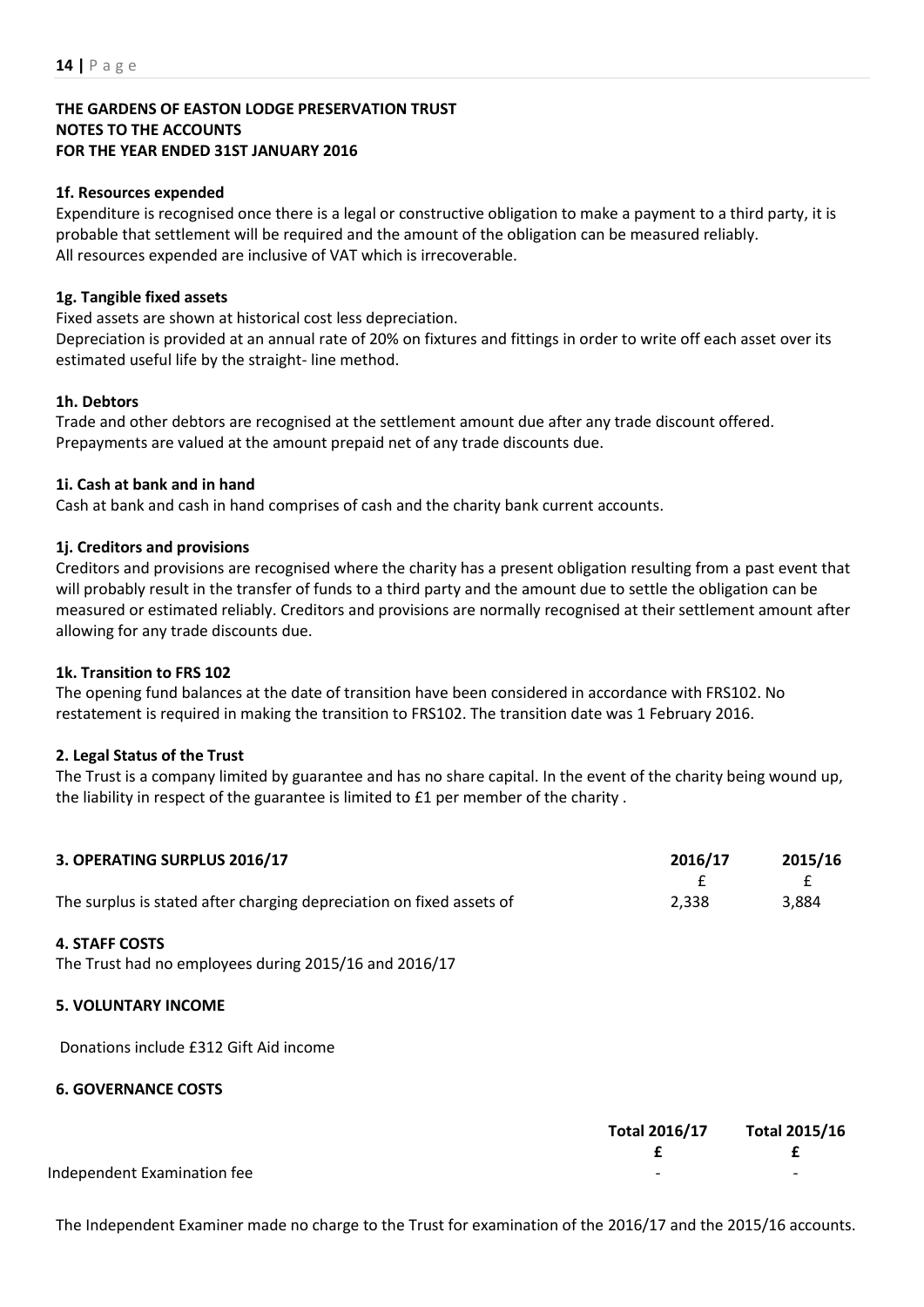#### **7. MOVEMENT ON RESTRICTED FUNDS**

| Opening Balance at 1 <sup>st</sup> February 2016 |              |
|--------------------------------------------------|--------------|
| Income                                           | 967          |
| Expenditure                                      | <sup>0</sup> |
| Closing Balance at 31 <sup>st</sup> January 2017 | 967          |

#### **8. TANGIBLE FIXED ASSETS**

| <b>At Cost</b>                   |                          |
|----------------------------------|--------------------------|
| At 1 <sup>st</sup> February 2016 | 21,949                   |
| Additions during 2016/17         | 213                      |
| <b>Disposals</b>                 | $\overline{\phantom{0}}$ |
|                                  | 22,162                   |

#### **Depreciation**

| At 1 <sup>st</sup> February 2016<br>For the year 2016/17<br><b>Disposals</b> | 16,907<br>2,338<br>$\overline{\phantom{a}}$ |
|------------------------------------------------------------------------------|---------------------------------------------|
| At 31st January 2017                                                         | 19,245                                      |
| <b>Net Book Value</b>                                                        |                                             |
| At 1 <sup>st</sup> February 2016                                             | 5,042                                       |

## At 31<sup>st</sup> January 2017 **2,917**

#### Represented by:

|                              | Original<br>Cost | Accumulated<br><b>Depreciation</b> | <b>Net Book Value</b><br>At 31st January 2017 |  |
|------------------------------|------------------|------------------------------------|-----------------------------------------------|--|
|                              |                  |                                    |                                               |  |
| <b>Portable Toilet Units</b> | 4.386            | 3,651                              | 735                                           |  |
| Tea Pavilion                 | 7.719            | 7.719                              |                                               |  |
| <b>Archive Building</b>      | 9,844            | 7.875                              | 1,969                                         |  |
| Treehouse                    | 213              | 0                                  | 213                                           |  |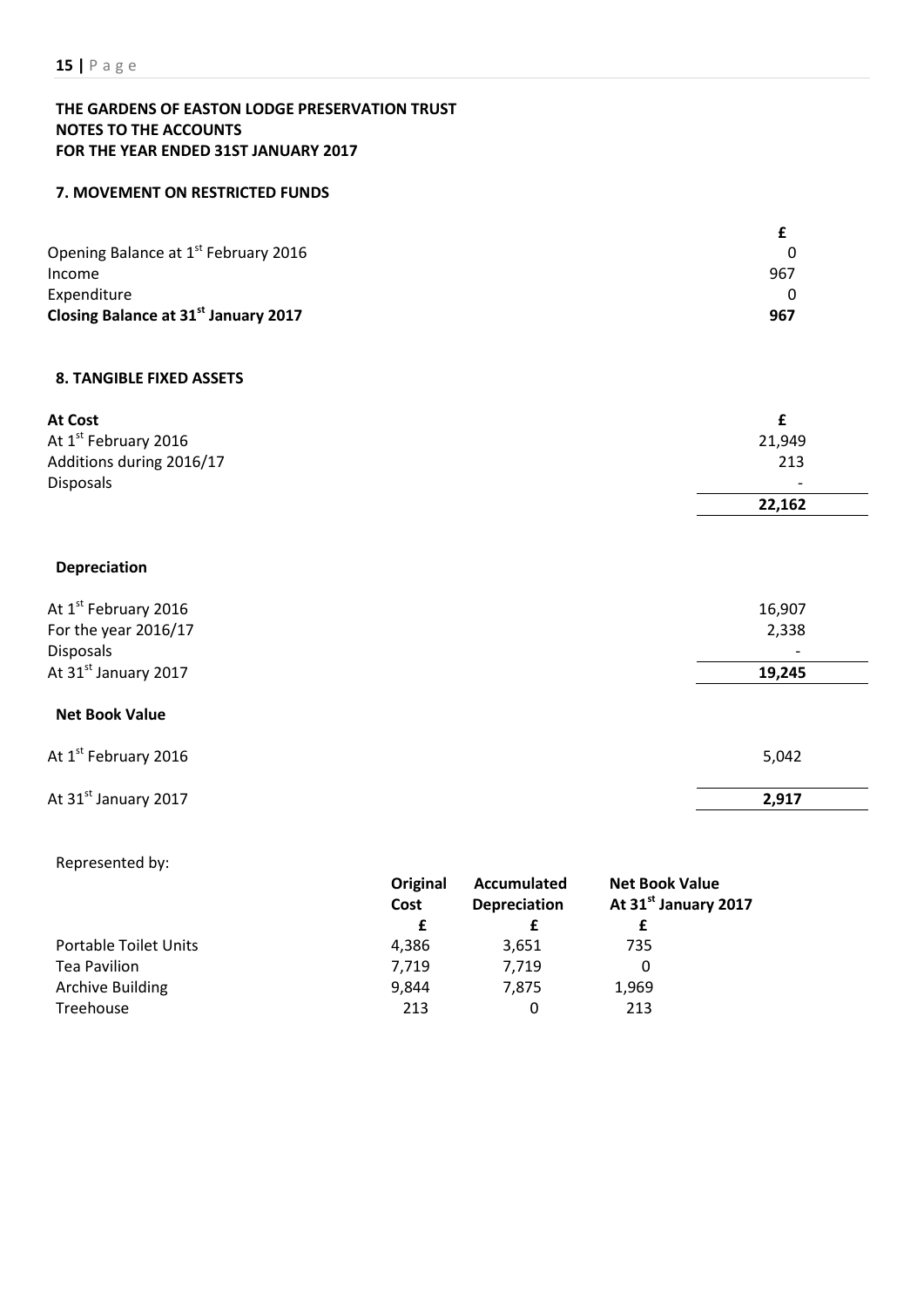#### **9. EXPENDITURE ON CHARITABLE ACTIVITIES**

|                                                                       | <b>Total 2017</b> | <b>Total 2016</b> |
|-----------------------------------------------------------------------|-------------------|-------------------|
|                                                                       | £                 | £                 |
| Administration                                                        |                   | 5,625             |
| Insurance                                                             |                   | 1,022             |
| Printing, postage & stationery                                        |                   | 1,261             |
| Professional fees                                                     |                   | 36                |
| Training                                                              |                   | 70                |
| <b>Travelling expenses</b>                                            |                   | 42                |
| Subscriptions                                                         |                   | 194               |
| Depreciation                                                          |                   | 3,884             |
| Open Day Event Expenses                                               | 441               | 1,750             |
| Catering                                                              | 2,356             | 2,250             |
| Toilets - purchase & servicing                                        | 1,128             | 1,260             |
| Entertainment & gifts                                                 |                   | 22                |
| Gardening, plants, maintenance and repair (inc. building maintenance) |                   | 6,417             |
| Garden expenses                                                       | 5,257             |                   |
| Whole garden equipment                                                | 906               |                   |
| Garden grass and yew cutting                                          | 4,972             |                   |
| Sales merchandise                                                     |                   | 1,248             |
| Commission                                                            |                   | 41                |
| Advertising and marketing                                             | 538               | 317               |
| Banners and signs                                                     | 1,112             |                   |
| <b>Archive Building</b>                                               |                   | 83                |
| <b>Tea Pavilion</b>                                                   |                   | 77                |
| Light & Heat                                                          |                   | 7                 |
|                                                                       | 16,710            | 25,606            |

#### **10. EXPENDITURE ON OVERHEADS**

|                                      | <b>Total 2017</b> | <b>Total 2016</b> |  |
|--------------------------------------|-------------------|-------------------|--|
|                                      | £                 | £                 |  |
| <b>Trust Administrative services</b> | 4,983             |                   |  |
| Trust/Volunteer costs                | 66                |                   |  |
| Training                             | 120               |                   |  |
| Printing, postage & stationery       | 110               |                   |  |
| Computer and Website costs           | 202               |                   |  |
| Subscriptions                        | 206               |                   |  |
| Annual return fee                    | 13                |                   |  |
| Insurance                            | 994               |                   |  |
| Tea and Archive building costs       | 101               |                   |  |
| Depreciation                         | 2,338             |                   |  |
|                                      | 9,133             |                   |  |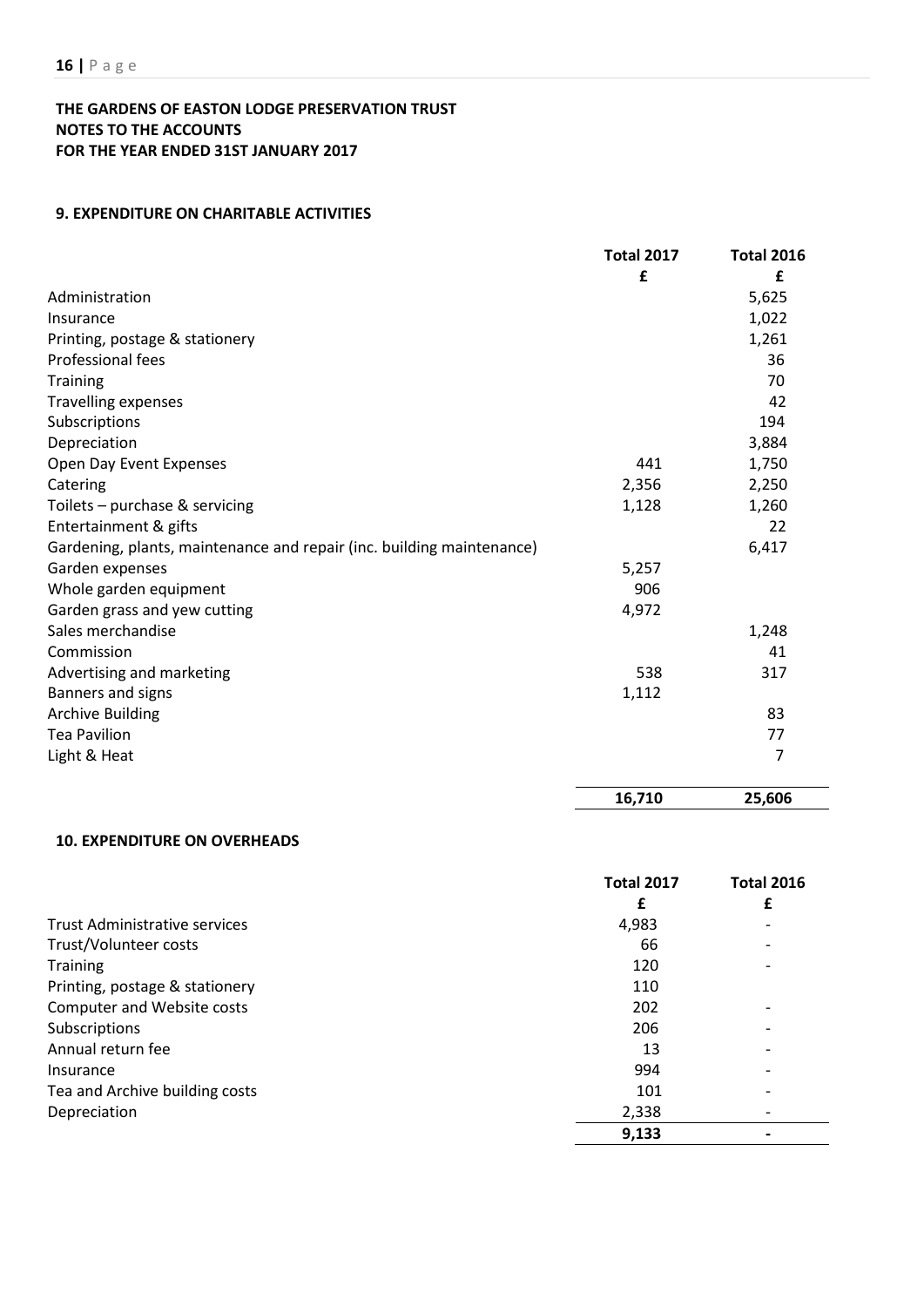#### **11. EXPENDITURE ON FUND GENERATION**

|                                   | <b>Total 2017</b> | <b>Total 2016</b>        |  |
|-----------------------------------|-------------------|--------------------------|--|
|                                   |                   |                          |  |
| Sales merchandise                 | 1,523             | $\overline{\phantom{0}}$ |  |
| Commission                        | 30                | $\overline{\phantom{0}}$ |  |
| <b>Fundraising Event Expenses</b> | 450               | $\overline{\phantom{0}}$ |  |
|                                   | 2,003             | $\overline{\phantom{0}}$ |  |

#### **12. INCOME FROM CHARITABLE ACTIVITIES**

|                                                | <b>Total</b><br>restricted<br><b>funds 2017</b> | <b>Total</b><br>unrestricted<br><b>funds 2017</b> | <b>Total 2016</b> |
|------------------------------------------------|-------------------------------------------------|---------------------------------------------------|-------------------|
|                                                | £                                               | £                                                 | £                 |
| <b>Admission charges</b>                       |                                                 | 11,996                                            |                   |
| Group visits                                   |                                                 | 3,132                                             |                   |
| Guided tours                                   |                                                 | 241                                               |                   |
| Season Tickets                                 |                                                 | 727                                               |                   |
| Catering                                       |                                                 | 7,539                                             |                   |
| Children's activities                          |                                                 | 362                                               |                   |
| <b>Talks</b>                                   |                                                 | 716                                               |                   |
| <b>TOTAL INCOME FROM CHARITABLE ACTIVITIES</b> |                                                 | 24,713                                            | 14,499            |

#### **13. INCOME FROM DONATIONS**

|                                    | <b>Total restricted</b><br><b>funds 2017</b> | <b>Total unrestricted</b><br>funds | <b>Total 2017</b> | <b>Total 2016</b> |
|------------------------------------|----------------------------------------------|------------------------------------|-------------------|-------------------|
|                                    |                                              | 2017                               |                   |                   |
|                                    |                                              | £                                  |                   |                   |
| Donations                          | 967                                          | 2,961                              | 3,928             |                   |
| Easy fundraising                   |                                              | 249                                | 249               |                   |
| Gift aid recovery                  |                                              | 312                                | 312               |                   |
| <b>TOTAL INCOME FROM DONATIONS</b> | 967                                          | 3,522                              | 4,489             | 3,231             |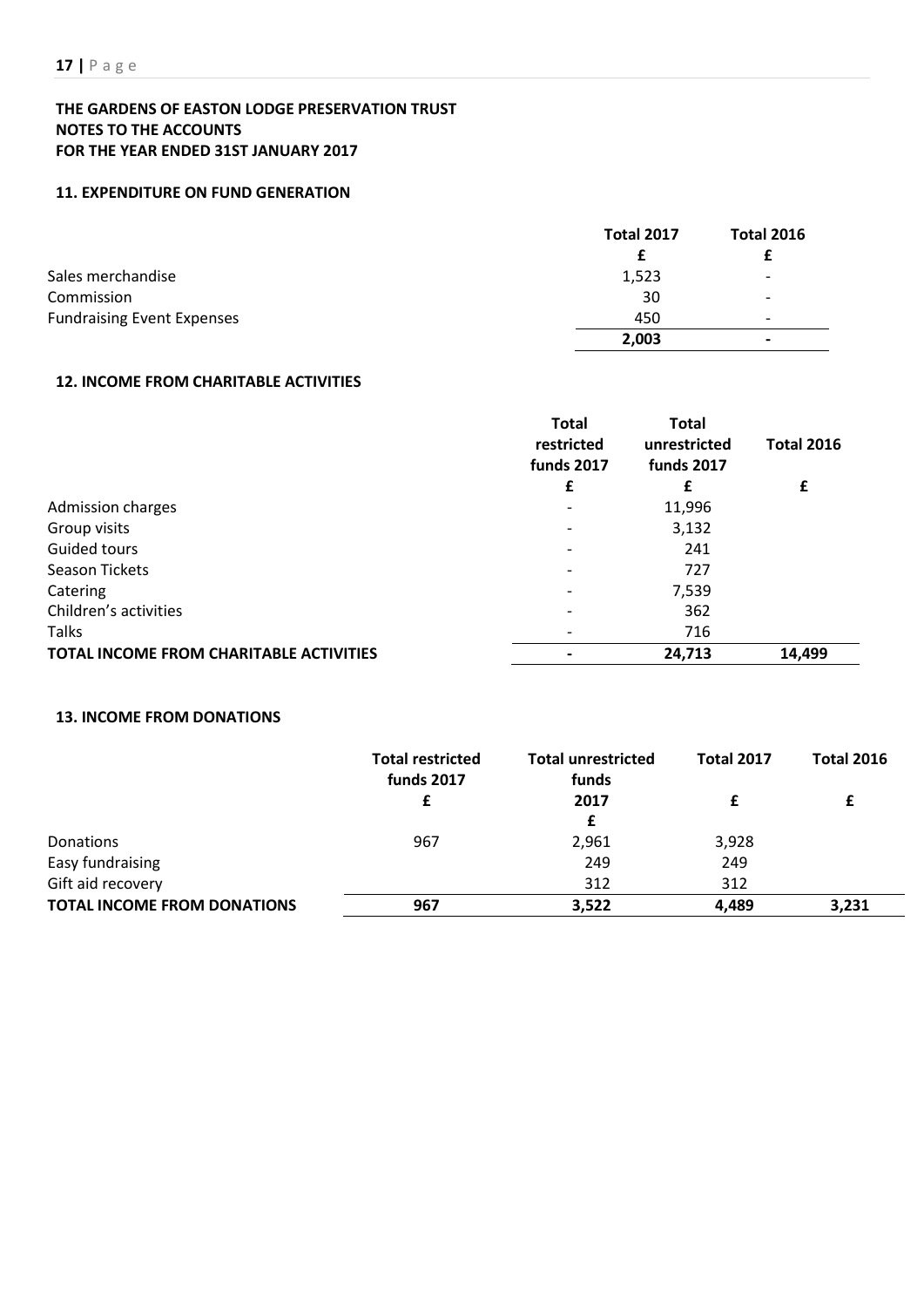#### **14. INCOME FROM FUND GENERATION**

|                                          | <b>Total</b><br>restricted<br><b>funds 2017</b> | <b>Total</b><br>unrestricted<br>funds | <b>Total 2016</b> |
|------------------------------------------|-------------------------------------------------|---------------------------------------|-------------------|
|                                          | £                                               | 2017                                  | £                 |
|                                          |                                                 | £                                     |                   |
| Merchandise                              |                                                 | 2,760                                 |                   |
| Open day activities                      |                                                 | 212                                   |                   |
| <b>Stallholders</b>                      |                                                 | 414                                   |                   |
| Raffles                                  |                                                 | 652                                   |                   |
| Garden guides                            |                                                 | 452                                   |                   |
| Courses                                  |                                                 | 150                                   |                   |
| Friends Membership                       |                                                 | 180                                   |                   |
| <b>TOTAL INCOME FROM FUND GENERATION</b> |                                                 | 4,820                                 | 12,524            |

#### **15. NET INCOME/(EXPENDITURE) FOR THE YEAR**

|                                | 2017  | 2016  |  |
|--------------------------------|-------|-------|--|
|                                |       | £     |  |
| This is stated after charging: |       |       |  |
| Depreciation                   | 2,338 | 3,884 |  |

#### **16. TAXATION**

The charitable company is exempt from taxation under s505 Income and Corporation Taxes Act 1988.

#### **17. TRUSTEES' EXPENSES**

The Trustees neither received nor waived any emoluments during the year. Nor were Trustees' expenses paid for in the year (2016/2017)

#### **18. DEBTORS**

|                                                   | 2017 | 2016 |
|---------------------------------------------------|------|------|
|                                                   | £    | £    |
| <b>Trade Debtors</b>                              | O    |      |
| Prepayments                                       | 628  | 598  |
|                                                   | 628  | 598  |
| 19. CREDITORS: amount falling due within one year |      |      |
|                                                   | 2017 | 2016 |
|                                                   | £    | £    |
| Trade creditors                                   | 455  |      |
| <b>Accruals</b>                                   |      | 313  |
|                                                   | 455  | 313  |